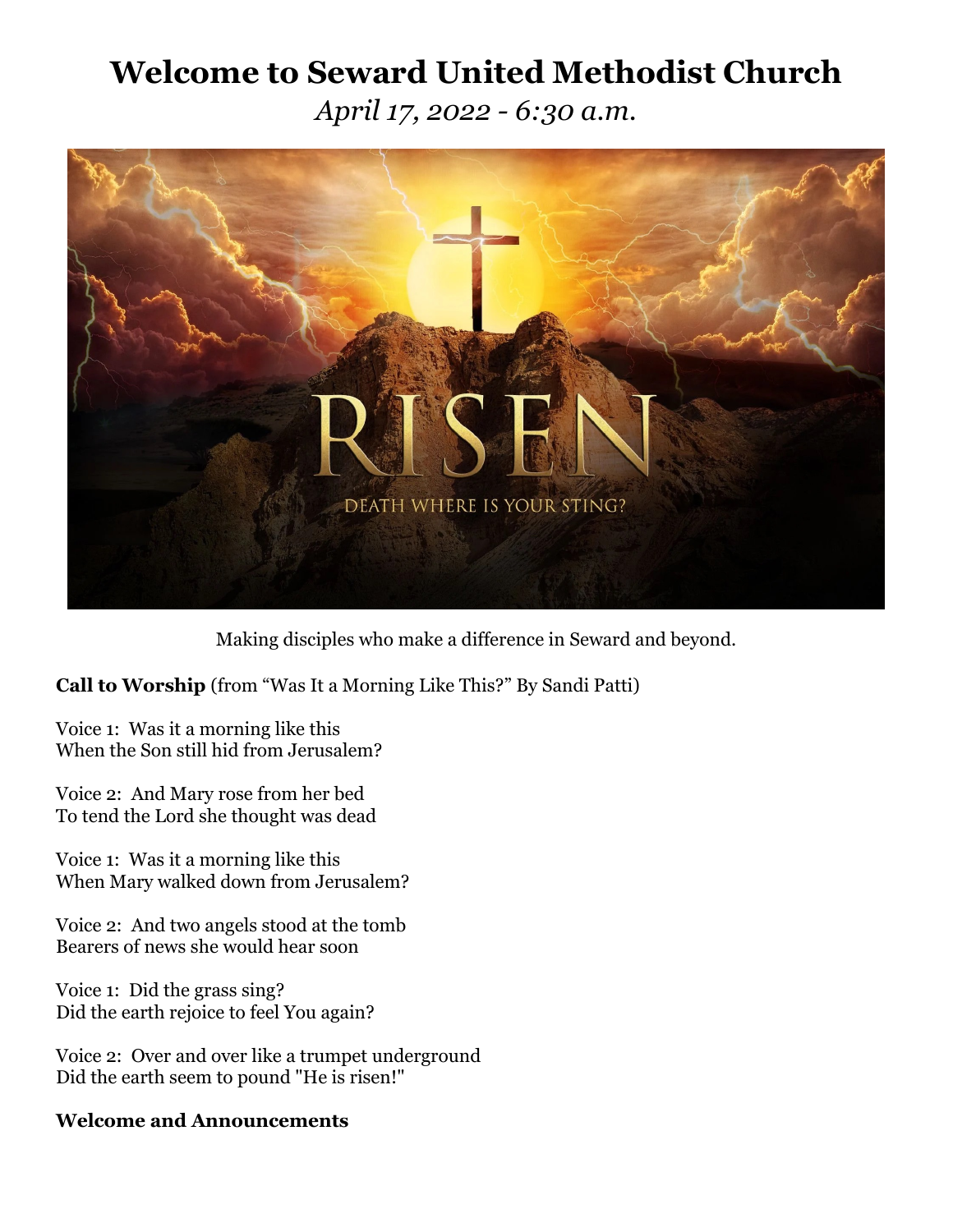1. Christ has risen while earth slumbers, Christ has risen where hope died, as he said and as he promised, as we doubted and denied. Let the moon embrace the blessing; let the sun sustain the cheer; let the world confirm the rumor; Christ is risen, God is here!

2. Christ has risen for the people 3. Christ has risen to companion whom he died to love and save: former friends who fear the night, Christ has risen for the women sensing loss and limitation Christ has risen for disciples They bemoan what is no longer, huddled in an upstairs room. they expect no hopeful sign He whose word inspired creation till Christ ends their conversation, can't be silenced by the tomb. breaking bread and sharing wine.

4. Christ has risen and forever lives to challenge and to change all whose lives are messed or mangled, all who find religion strange. Christ is risen, Christ is present making us what he has been evidence of transformation in which God is known and seen,

bringing flowers to grace his grave. where their faith had once burned bright.

**Common Prayer** (in unison) (MKT, 2022)

God of Resurrection and New Life, we gather early on this Easter morning eager to hear again the good news that Christ is risen. We come trailing the bits and pieces of our imperfect lives, looking for the new life and transformation that can only come from you. Touch our souls, O God, and resurrect us from the things that bind and trap us. Shape our lives to be ever more compassionate, gracious, and generous. In the name of the Risen One. Amen.

### **Easter Reflection of Scripture and Prayer** (From "Out of the Ordinary" by Joyce Rupp)

Reader: "So they left the tomb quickly with … great joy, and ran to tell his disciples." (Matthew 28:8)

Reader: Let us pray: Risen One, Bringer of Joy, plant the seeds of great gladness deep in the soil of our being. May we enjoy life, begin each day with enthusiasm, and become ever more aware of you. Amen.

Reader: "And the women came to him, took hold of his feet, and worshiped him." (Matthew 28:9)

Reader: Let us pray: Risen One, Beloved, draw us ever nearer to you. We offer you our love and devotion. We embrace you and bow to your beauty. May we commit our entire lives ever more fully to you. Amen.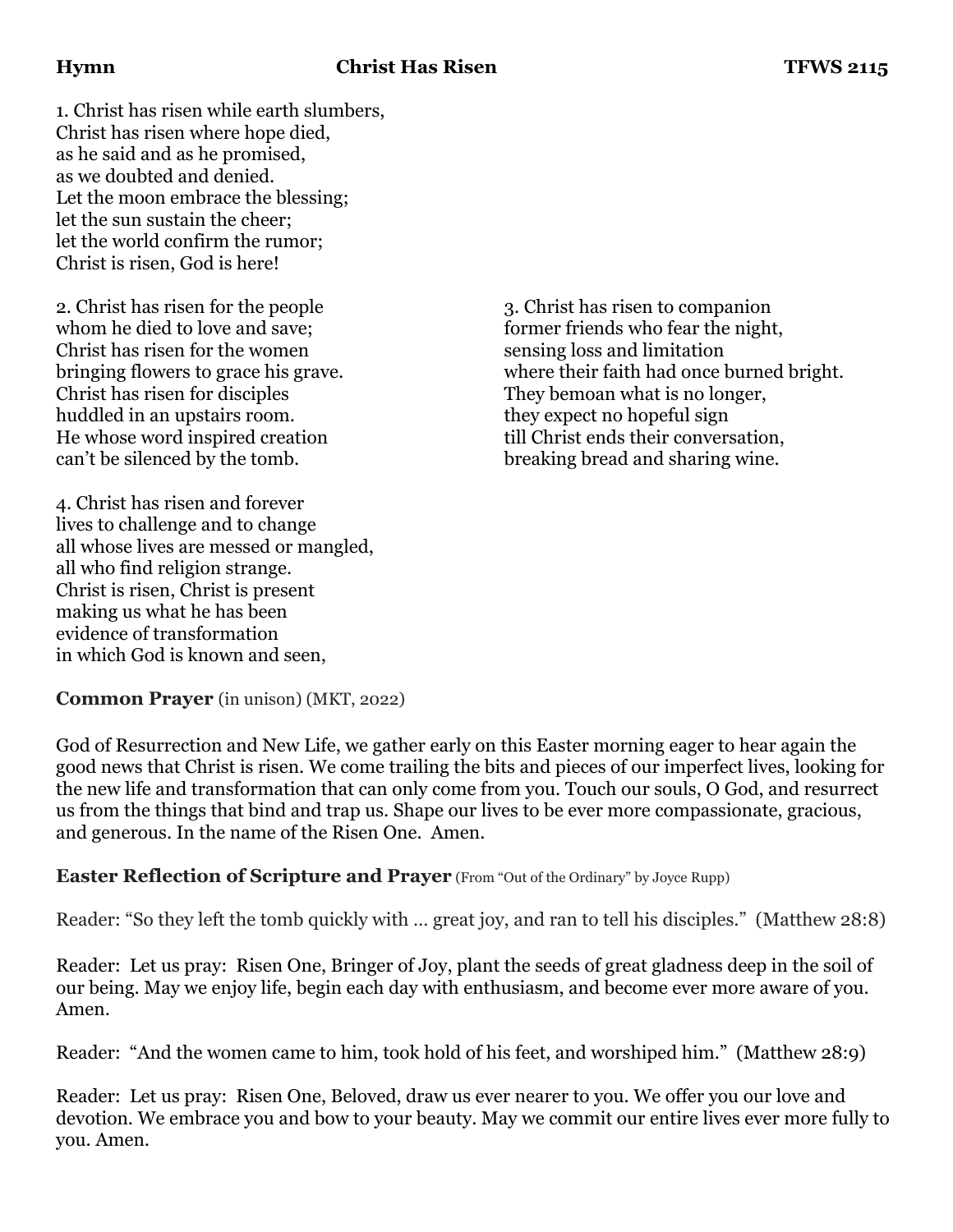Reader: "Mary Magdalene went out and told those who had been with him, while they were mourning and weeping. But when they heard that he was alive and had been seen by her, they would not believe it." (Mark 16:10-11)

Reader: Let us pray: Risen One, Truth-Bringer, open our hearts to hear your voice. May we listen deeply even when tears of sorrow moisten our hearts. Erase our resistance to the surprising ways you choose to enter our lives. Amen.

Reader: "They found the stone tolled away from the tomb…" (Luke 24:2).

Reader: Let us pray: Risen One, Tomb-Opener, you are the power we need. Roll away the stones of unloving. Push back the rocks of discontent. Shove aside the boulders of worry. Untomb us and set us free. Amen.

Reader: "'Why do you look for the living among the dead? He is not here, but is risen. Remember how he told you, while he was still in Galilee, that the Son of Man must be handed over to sinners, and be crucified, and on the third day rise again.' Then they remembered his words." (Luke 24:5-8)

Reader: Let us pray: Risen One, Carrier of Memories, you have revealed many things to us through events and people, in the pages of scripture, and in the quiet of our hearts. Carry us back in memory to savor your revelations. Amen.

Reader: "But Peter got up and ran to the tomb; stooping and looking in, he saw the linen cloths by themselves; then he went home, amazed at what had happened." (Luke 24:12)

Reader: Let us pray: Risen One, Source of Amazement, we run to the tombs of our lives, we hurry to see for ourselves. When we look with eyes of faith, we are amazed at what we find. That which seems dead and forsaken fills with wisdom and teachings for our lives. Amen.

Reader: "Jesus himself came near and went with them… And he said to them, 'What are you discussing with each other while you walk along?'" (Luke 24:15-17)

Reader: Let us pray: Risen One, Full of Compassion, you are with us as we walk the continuing road of sorrow and joy. You listen to our longings. You fill us with the strength of your loving nearness. Amen.

Reader: "He walked ahead as if he were going on. But they urged him strongly, saying, 'Stay with us…' So he went in to stay with them." (Luke 24:28-29)

Reader: Let us pray: Risen One, Trusted Companion, we desire to be with you. Stay with us. Your presence nourishes our hunger. Your love feeds our desire for goodness. Stay with us. Stay with us. Amen.

Reader: "Then they told what had happened on the road, and how he had been made known to them in the breaking of the bread." (Luke 24:35)

Reader: Let us pray: Risen One, Sacred Teacher, you send us forth with blessing. You bid us tell the powerful story of your risen life. May we tell this story again and again through the witness of our lives, by the quality of our love and by the courage of our words. Amen.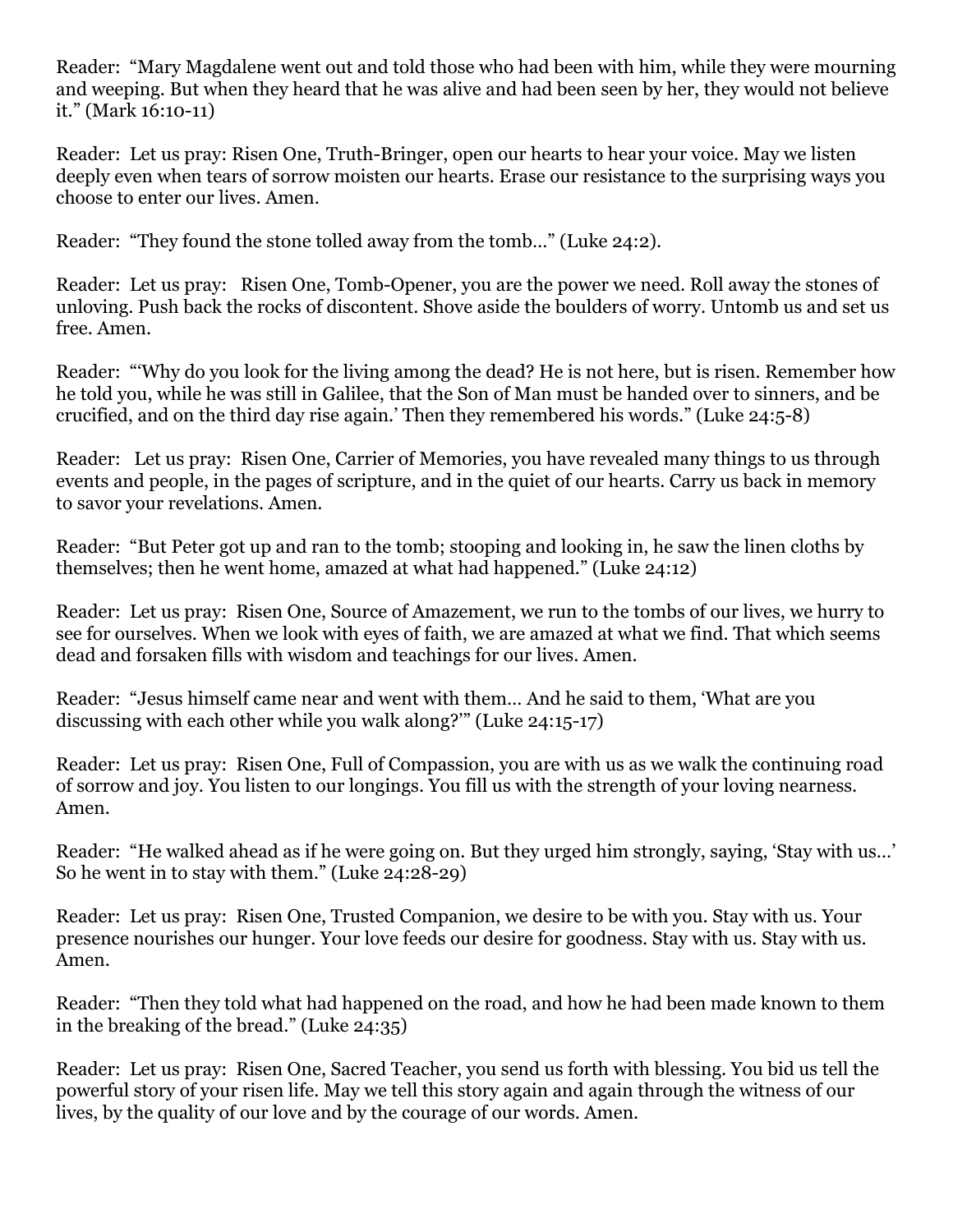Reader: "All these were constantly devoting themselves to prayer, together with certain women, including Mary the mother of Jesus, as well as his brothers." (Acts 1:14)

Reader: Let us pray: Risen One, Core of Community, whenever we gather, you are with us. Whenever we gather, you make our hearts, one heart. Risen One, we welcome you into our midst. Amen.

### **Hymn Shine, Jesus Shine TFWS 2173**

### **Refrain**

Shine, Jesus, shine Fill this land with the Father's glory Blaze, Spirit, blaze Set our hearts on fire Flow, river, flow Flood the nations with grace and mercy Send forth your word Lord, and let there be light

In the midst of the darkness, shining From the shadows into your radiance Shine on me, shine on me. (R) Shine on me, shine on me. (R)

3. As we gaze on your kingly brightness So our faces display your likeness Ever changing from glory to glory Mirrored here may our lives tell your story. Shine on me, shine on me. (R)

1. Lord, the light of your love is shining 2. Lord, I come to your awesome presence Jesus, Light of the world, shine upon us By the blood I may enter your brightness Set us free by the truth you now bring Search me, try me, consume all my darkness

**Sharing of Easter Symbols** (pass baskets with butterfly stones, each person take one as a pocket reminder that each day brings with it the possibility of new life.)

### **Pastoral Prayer**

### **Hymn Christ the Lord is Risen Today UMH 302, v. 1-5**

1. Christ the Lord is risen today, Alleluia! 2. Love's redeeming work is done, Alleluia Earth and heaven in chorus say, Alleluia! Fought the fight, the battle won, Alleluia! Raise your joys and triumphs high, Alleluia! Death in vain forbids him rise, Alleluia! Sing, ye heavens, and earth reply, Alleluia! Christ has opened paradise, Alleluia!

Where, O death, is now thy sting? Alleluia! Following our exalted Head, Alleluia! Once he died our souls to save, Alleluia! Made like him, like him we rise, Alleluia! Where's thy victory, boasting grave? Alleluia! Ours the cross, the grave, the skies, Alleluia!

5. Hail the Lord of earth and heaven, Alleluia! Praise to thee by both be given, Alleluia! Thee we greet triumphant now, Alleluia! Hail the Resurrection, thou, Alleluia!

3. Lives again our glorious King, Alleluia! 4. Soar we now where Christ has led, Alleluia!